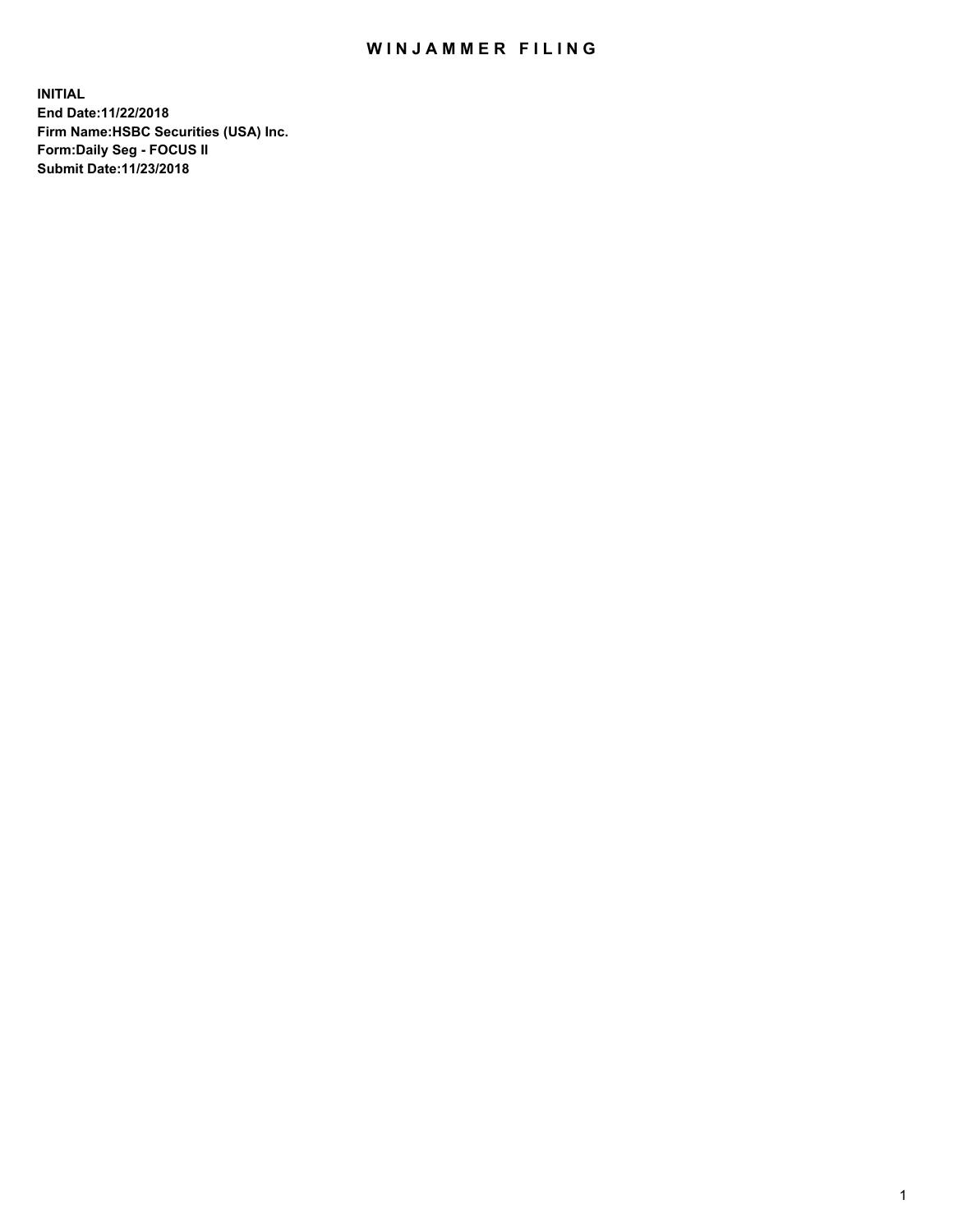**INITIAL End Date:11/22/2018 Firm Name:HSBC Securities (USA) Inc. Form:Daily Seg - FOCUS II Submit Date:11/23/2018 Daily Segregation - Cover Page**

| Name of Company                                                                                                                                                                                                                                                                                                                | <b>HSBC Securities (USA) Inc.</b>                                          |
|--------------------------------------------------------------------------------------------------------------------------------------------------------------------------------------------------------------------------------------------------------------------------------------------------------------------------------|----------------------------------------------------------------------------|
| <b>Contact Name</b>                                                                                                                                                                                                                                                                                                            | <b>Michael Vacca</b>                                                       |
| <b>Contact Phone Number</b>                                                                                                                                                                                                                                                                                                    | 212-525-7951                                                               |
| <b>Contact Email Address</b>                                                                                                                                                                                                                                                                                                   | michael.vacca@us.hsbc.com                                                  |
| FCM's Customer Segregated Funds Residual Interest Target (choose one):<br>a. Minimum dollar amount: : or<br>b. Minimum percentage of customer segregated funds required:% ; or<br>c. Dollar amount range between: and; or<br>d. Percentage range of customer segregated funds required between:% and%.                         | 109,000,000<br>$\overline{\mathbf{0}}$<br>0 <sub>0</sub><br>0 <sub>0</sub> |
| FCM's Customer Secured Amount Funds Residual Interest Target (choose one):<br>a. Minimum dollar amount: ; or<br>b. Minimum percentage of customer secured funds required:%; or<br>c. Dollar amount range between: and; or<br>d. Percentage range of customer secured funds required between:% and%.                            | 25,000,000<br><u>0</u><br>0 <sub>0</sub><br>00                             |
| FCM's Cleared Swaps Customer Collateral Residual Interest Target (choose one):<br>a. Minimum dollar amount: ; or<br>b. Minimum percentage of cleared swaps customer collateral required:% ; or<br>c. Dollar amount range between: and; or<br>d. Percentage range of cleared swaps customer collateral required between:% and%. | 100,000,000<br><u>0</u><br>00<br>0 <sub>0</sub>                            |

Attach supporting documents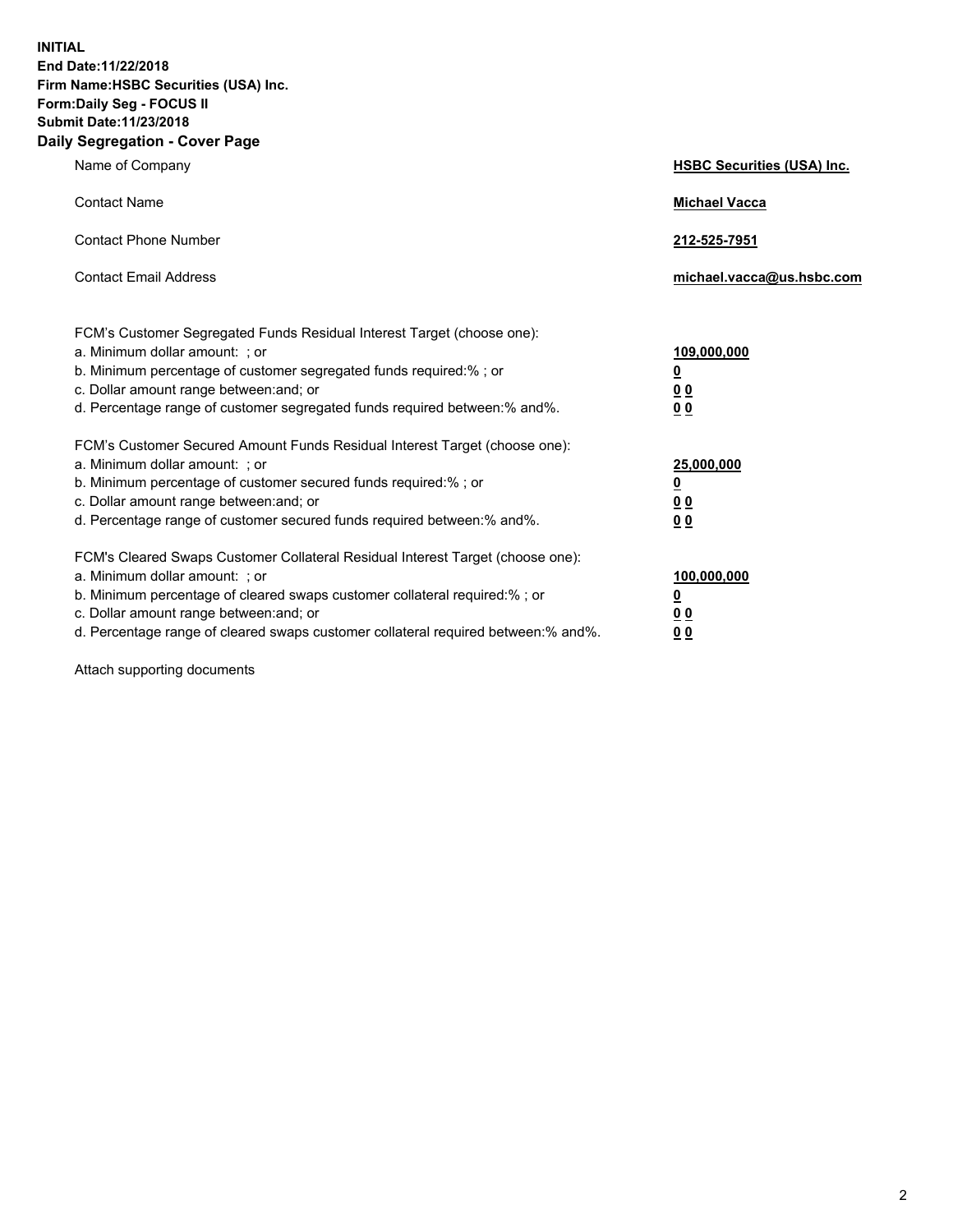**INITIAL End Date:11/22/2018 Firm Name:HSBC Securities (USA) Inc. Form:Daily Seg - FOCUS II Submit Date:11/23/2018 Daily Segregation - Secured Amounts**

## Foreign Futures and Foreign Options Secured Amounts Amount required to be set aside pursuant to law, rule or regulation of a foreign government or a rule of a self-regulatory organization authorized thereunder **0** [7305] 1. Net ledger balance - Foreign Futures and Foreign Option Trading - All Customers A. Cash **16,574** [7315] B. Securities (at market) **55,891,581** [7317] 2. Net unrealized profit (loss) in open futures contracts traded on a foreign board of trade **62,217,728** [7325] 3. Exchange traded options a. Market value of open option contracts purchased on a foreign board of trade **0** [7335] b. Market value of open contracts granted (sold) on a foreign board of trade **0** [7337] 4. Net equity (deficit) (add lines 1. 2. and 3.) **118,125,883** [7345] 5. Account liquidating to a deficit and account with a debit balances - gross amount **568,133** [7351] Less: amount offset by customer owned securities **-567,624** [7352] **509** [7354] 6. Amount required to be set aside as the secured amount - Net Liquidating Equity Method (add lines 4 and 5) **118,126,392** [7355] 7. Greater of amount required to be set aside pursuant to foreign jurisdiction (above) or line 6. **118,126,392** [7360] FUNDS DEPOSITED IN SEPARATE REGULATION 30.7 ACCOUNTS 1. Cash in banks A. Banks located in the United States **41,760,535** [7500] B. Other banks qualified under Regulation 30.7 **0** [7520] **41,760,535** [7530] 2. Securities A. In safekeeping with banks located in the United States **19,539,746** [7540] B. In safekeeping with other banks qualified under Regulation 30.7 **29,715,875** [7560] **49,255,621** [7570] 3. Equities with registered futures commission merchants A. Cash **0** [7580] B. Securities **0** [7590] C. Unrealized gain (loss) on open futures contracts **0** [7600] D. Value of long option contracts **0** [7610] E. Value of short option contracts **0** [7615] **0** [7620] 4. Amounts held by clearing organizations of foreign boards of trade A. Cash **0** [7640] B. Securities **0** [7650] C. Amount due to (from) clearing organization - daily variation **0** [7660] D. Value of long option contracts **0** [7670] E. Value of short option contracts **0** [7675] **0** [7680] 5. Amounts held by members of foreign boards of trade A. Cash **-36,873,781** [7700] B. Securities **36,351,834** [7710] C. Unrealized gain (loss) on open futures contracts **62,217,728** [7720] D. Value of long option contracts **0** [7730] E. Value of short option contracts **0** [7735] **61,695,781** [7740] 6. Amounts with other depositories designated by a foreign board of trade **0** [7760] 7. Segregated funds on hand **0** [7765] 8. Total funds in separate section 30.7 accounts **152,711,937** [7770] 9. Excess (deficiency) Set Aside for Secured Amount (subtract line 7 Secured Statement Page 1 from Line 8) **34,585,545** [7380] 10. Management Target Amount for Excess funds in separate section 30.7 accounts **25,000,000** [7780] 11. Excess (deficiency) funds in separate 30.7 accounts over (under) Management Target **9,585,545** [7785]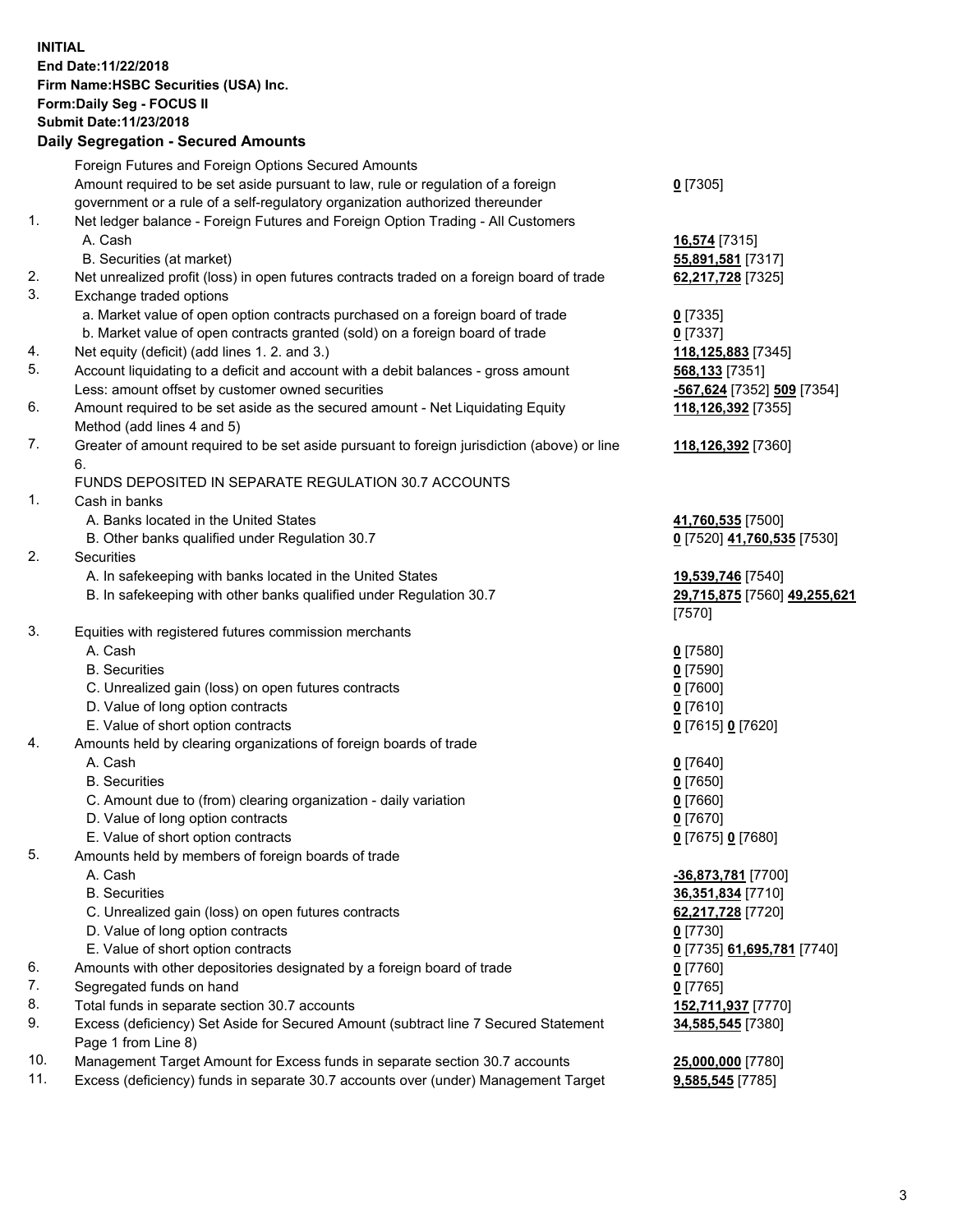**INITIAL End Date:11/22/2018 Firm Name:HSBC Securities (USA) Inc. Form:Daily Seg - FOCUS II Submit Date:11/23/2018 Daily Segregation - Segregation Statement** SEGREGATION REQUIREMENTS(Section 4d(2) of the CEAct) 1. Net ledger balance A. Cash **456,017,938** [7010] B. Securities (at market) **1,966,715,461** [7020] 2. Net unrealized profit (loss) in open futures contracts traded on a contract market **-54,683,600** [7030] 3. Exchange traded options A. Add market value of open option contracts purchased on a contract market **406,538,342** [7032] B. Deduct market value of open option contracts granted (sold) on a contract market **-352,128,747** [7033] 4. Net equity (deficit) (add lines 1, 2 and 3) **2,422,459,394** [7040] 5. Accounts liquidating to a deficit and accounts with debit balances - gross amount **119,770,075** [7045] Less: amount offset by customer securities **-119,671,075** [7047] **99,000** [7050] 6. Amount required to be segregated (add lines 4 and 5) **2,422,558,394** [7060] FUNDS IN SEGREGATED ACCOUNTS 7. Deposited in segregated funds bank accounts A. Cash **142,554,847** [7070] B. Securities representing investments of customers' funds (at market) **49,999,941** [7080] C. Securities held for particular customers or option customers in lieu of cash (at market) **667,408,620** [7090] 8. Margins on deposit with derivatives clearing organizations of contract markets A. Cash **20,716,835** [7100] B. Securities representing investments of customers' funds (at market) **328,253,397** [7110] C. Securities held for particular customers or option customers in lieu of cash (at market) **1,297,641,641** [7120] 9. Net settlement from (to) derivatives clearing organizations of contract markets **-26,035,262** [7130] 10. Exchange traded options A. Value of open long option contracts **406,538,342** [7132] B. Value of open short option contracts **-352,128,747** [7133] 11. Net equities with other FCMs A. Net liquidating equity **11,968,330** [7140] B. Securities representing investments of customers' funds (at market) **0** [7160] C. Securities held for particular customers or option customers in lieu of cash (at market) **0** [7170] 12. Segregated funds on hand **1,665,200** [7150] 13. Total amount in segregation (add lines 7 through 12) **2,548,583,144** [7180] 14. Excess (deficiency) funds in segregation (subtract line 6 from line 13) **126,024,750** [7190] 15. Management Target Amount for Excess funds in segregation **109,000,000** [7194] **17,024,750** [7198]

16. Excess (deficiency) funds in segregation over (under) Management Target Amount Excess